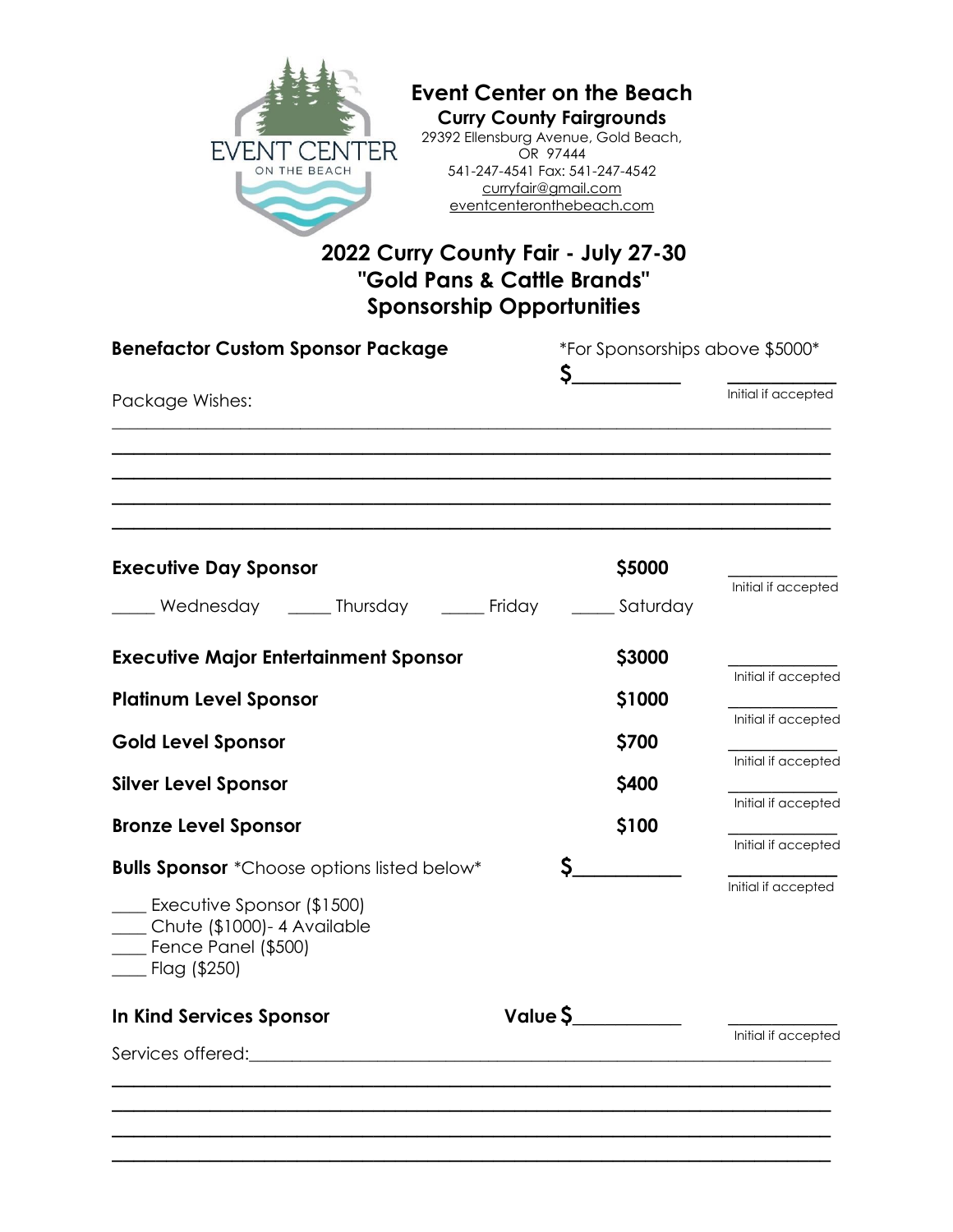# **Benefactor Custom Sponsor**

• Custom package designed around the desires and needs of the Sponsor.

# **Executive Day Sponsor**

- Up to 3 Banners or sign posted on fairgrounds (1 4'x 4' vinyl banner provided by fair for main entrance, additional banners or signs provided by sponsor)
- Commercial Booth Space
- 10 Season Tickets
- 10 Parking Passes
- Logo on Sponsorship page of website
- Tagging/Mentioning on Social Media Posts (minimum of 2 posts)
- Sponsor may provide Greeters at entry gates during sponsored day. Promotional materials may be distributed.
- Logo presented on fair posters

# **Executive Major Entertainment Sponsor**

- Up to 2 Banners or sign posted on fairgrounds (1 4'x 4' vinyl banner provided by fair for near sponsored event, additional banner or sign provided by sponsor)
- Commercial Booth Space
- 6 Season Tickets
- 6 Parking Passes
- Logo on Sponsorship page of website
- Tagging/Mentioning on Social Media Posts (minimum of 2 posts)

# **Platinum Level Sponsor**

- Up to 2 Banners or sign posted on fairgrounds (1 4'x 2.5' vinyl banner provided by fair for near sponsored activity, additional banner or sign provided by sponsor)
- Commercial Booth Space
- 5 Season Tickets
- 5 Parking Passes
- Logo on Sponsorship page of website
- Tagging/Mentioning on Social Media Posts (minimum of 2 posts)

#### **Gold Level Sponsor**

- Up to 2 Banners or sign posted on fairgrounds (1 4'x 2.5' banner provided by fair for near sponsored activity, additional banner or sign provided by sponsor)
- 4 Season Tickets
- 4 Parking Passes
- Logo on Sponsorship page of website
- Tagging/Mentioning on Social Media Posts (minimum of 1 posts)

#### **Silver Level Sponsor**

- 2 Yard sign posted on fairgrounds (1 yard sign provided by fair for near sponsored activity, additional sign provided by sponsor)
- 3 Season Tickets
- Logo on Sponsorship page of website
- Tagging/Mentioning on Social Media Posts (minimum of 1 posts)

#### **Bronze Level Sponsor**

- 2 Yard sign posted on fairgrounds (sponsor provides signs)
- 2 Season Tickets
- Logo on Sponsorship page of website
- Tagging/Mentioning on Social Media Posts (minimum of 1 posts)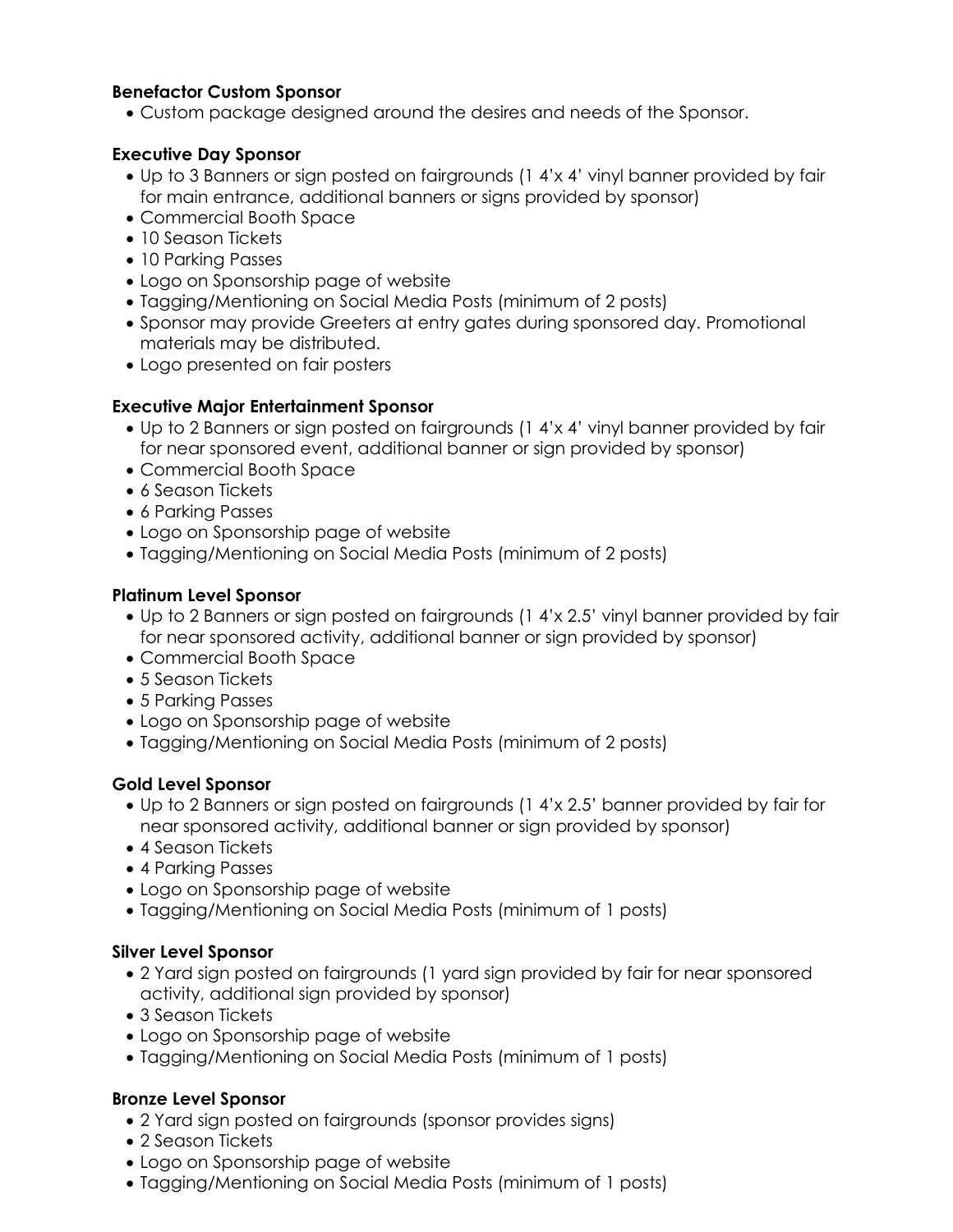# **Bulls Sponsor**

Executive Sponsor (\$1500)

- 1 Banners hung in arena (1 4'x 4' vinyl banner provided by fair)
- 6 Season Tickets
- 6 Parking Passes
- Preferred Seating for Bulls & Barrels for \*\* people
- Logo on Sponsorship page of website
- Tagging/Mentioning on Social Media Posts (minimum of 2 posts)
- Announcer recognition throughout Bulls & Barrels Event (minimum of 5 call outs)
- Flag carried in grand entry with announcer recognition (flag provided by sponsor)

#### Chute (\$1000)- 4 Available

- 1 Banner hung on bucking chute (4'x 4' banner provided by fair)
- Announcer recognition during activity at sponsored chute
- 4 Season Tickets
- 4 Parking Passes
- Preferred Seating for Bulls & Barrels Event for 4 people
- Logo on Sponsorship page of website
- Tagging/Mentioning on Social Media Posts (minimum of 1 post)

#### Fence Panel (\$500)

- 1 Banner hung on fence panel (4'x 2.5' vinyl banner provided by fair)
- Announcer recognition throughout Bulls & Barrels Event (minimum of 2 call outs)
- 2 Season Tickets
- Logo on Sponsorship page of website

#### Flag (\$250)

- Flag carried in grand entry with announcer recognition (flag provided by sponsor)
- Logo on Sponsorship page of website

#### **In Kind Services Sponsor**

• Components vary based on value of services

#### **Sponsor Information**

| City: ___________________________________County: _____________State: ________ Zip: ________________ |  |  |
|-----------------------------------------------------------------------------------------------------|--|--|
| Business Phone: __________________________Cell Phone: __________________________                    |  |  |
|                                                                                                     |  |  |
| Please email a copy of your company logo to curryfair@gmail.com with the subject line               |  |  |
| "Sponsorship logo".                                                                                 |  |  |
|                                                                                                     |  |  |

Signature: \_\_\_\_\_\_\_\_\_\_\_\_\_\_\_\_\_\_\_\_\_\_\_\_\_\_\_\_\_\_\_\_\_\_\_\_\_\_\_\_\_\_\_\_\_\_\_\_\_\_ Date: \_\_\_\_\_\_\_\_\_\_\_\_\_\_\_\_